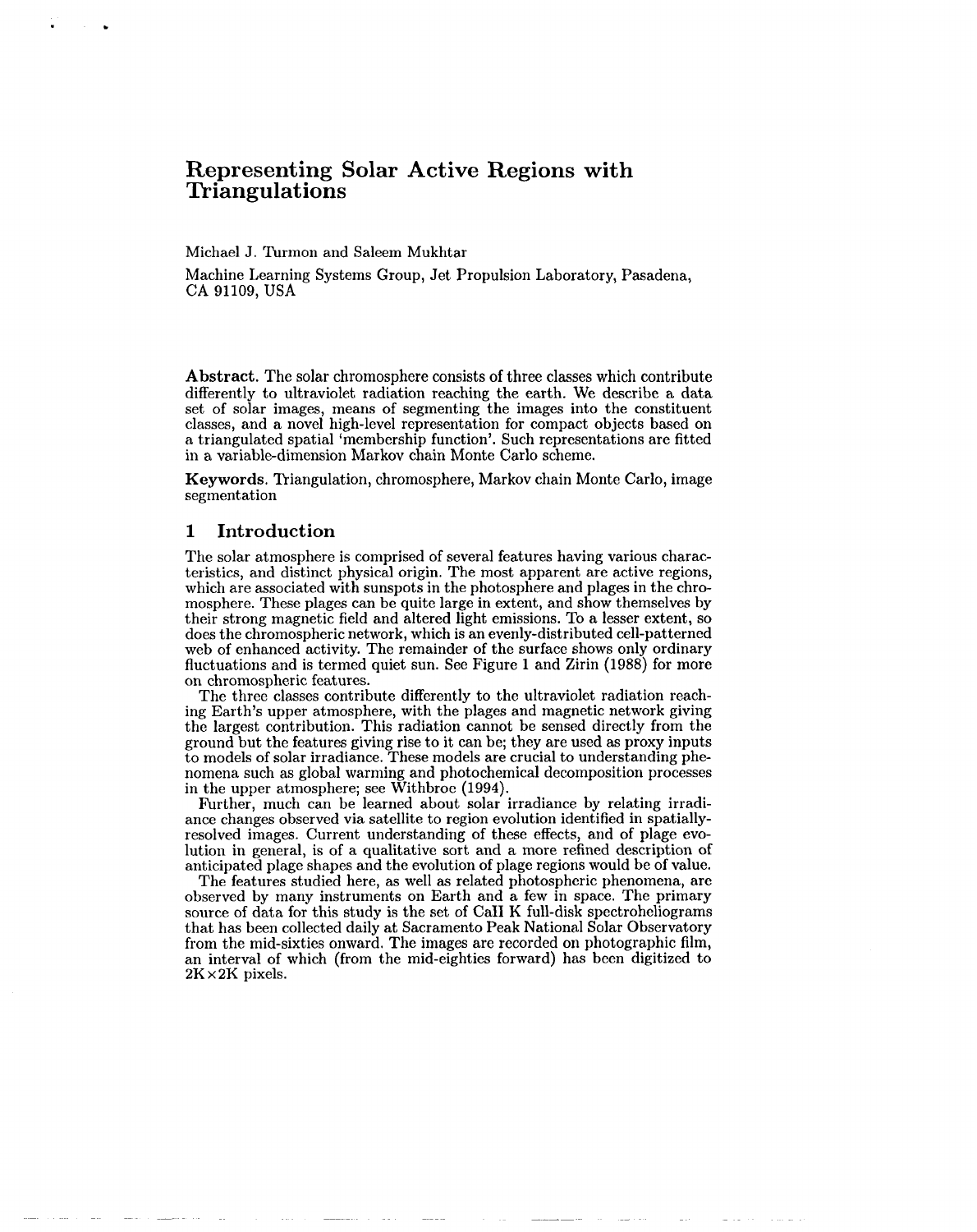

. .

Fig. **1. A chromospheric image from 15 July 1992 shows both a decayed plage pair in the lower-right quadrant of the sun and a younger, more concentrated plage at upper left; a detail image of the latter is in the second panel**

Currently, scientists typically either apply a threshold across the flattened image to determine plage areas, or manually surround the plages with polygons. The first method, while simple and objective, ignores all spatial information that is available. The second method clearly uses a large amount of side information possessed by the scientists, but is also highly subjective, difficult to even describe, and hard to repeat. We will describe a more objective and automatic procedure based on a hierarchical model of image features and formation.

We introduce our paper with an overview of the model and method we have used. While the Bayesian framework is not universally appropriate for inference problems, in the situation at hand the prior information is so apparent that approximating it is preferred to neglecting it. So, following Grenander (1991, e.g.), we establish a Bayesian formalism for a hierarchical representation of plages in three levels.

With each pixel of the observed image y we associate a small-integer label determining its class; these labels are  $\dot{x}$ . The labelling in  $x$  captures the information needed to, for example, determine how much of the chromosphere is plage. The plages themselves are large-scale phenomena which are not wellcaptured by pixel-level rules, so their representation should bind nearby plage sites into a cluster of heightened activity. Furthermore, even experts have uncertainty in precisely delineating plage regions, so the plage description should express this equivocation. Accordingly, the plage is represented by a membership function  $h$  across the image space, with large values indicating increased confidence that a site is plage. To combine these quantities, let there be a Markov relationship between the three levels of the stochastic model so that

$$
P(h, \mathbf{x}, \mathbf{y}) = P(h)P(\mathbf{x} | h)P(\mathbf{y} | \mathbf{x})
$$
\n(1)

The interpretation is that an underlying, large-scale activity pattern *h* occurs, giving rise to a fine-scale pattern x. The latter is then responsible for the observed image y. In the next section we detail the model; then we describe the scheme for inference and provide some representative results.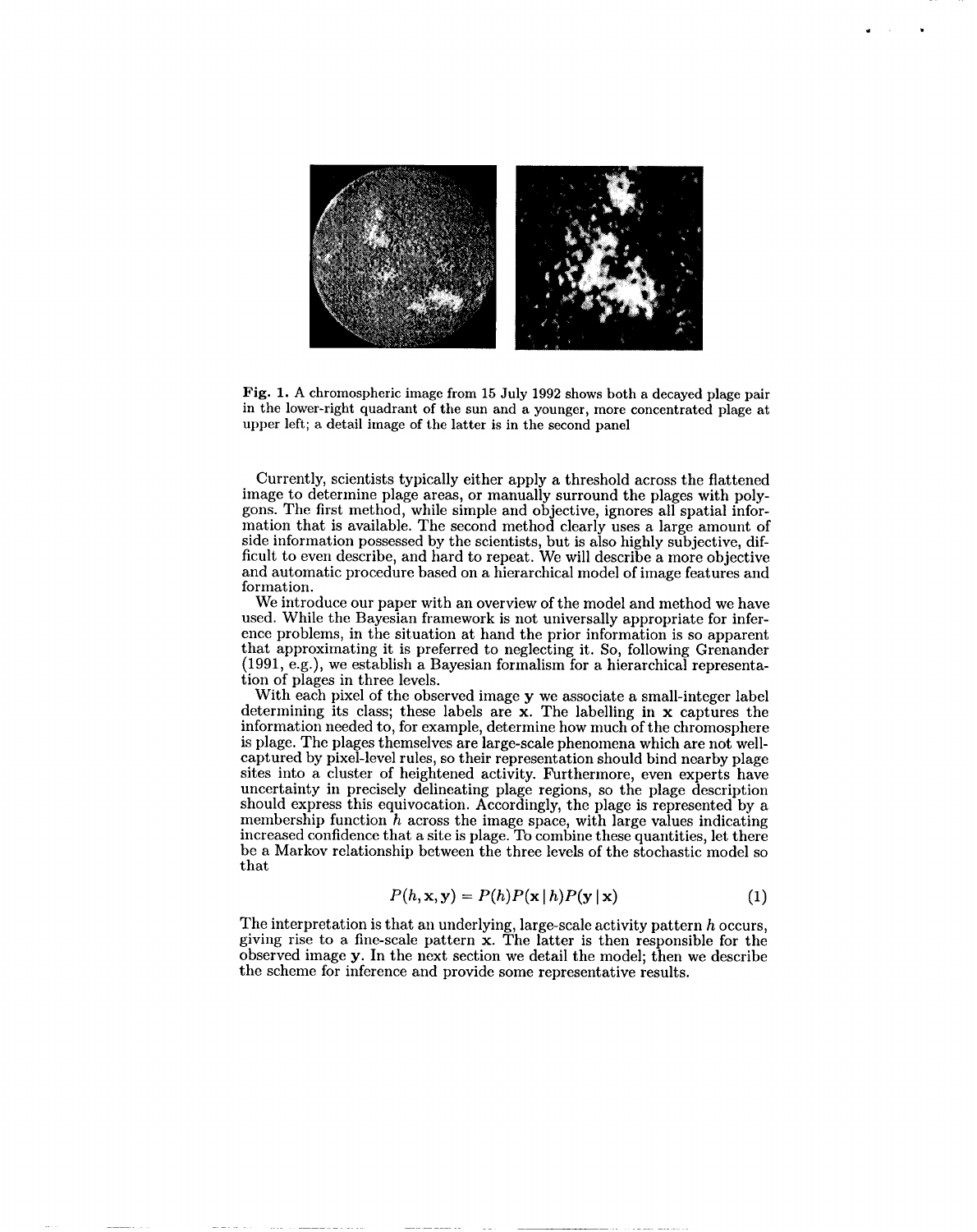# 2 **Image representation and modelling**

Denote a generic spatial position by  $s = [s_1 s_2] \in \overline{N} = [0, 1]^2$ . Observations are made at a lattice of sites  $N \subset N$ . The class labels  $\mathbf{x} = \{x_s\}_{s \in N}$  take values in the set  $\{P, N, B\}$ , while entries in the corresponding observation **y** are each real-valued. We work from the data backward in defining the factors of (l).

Conditioned on the labelling, the likelihood factors as

$$
P(\mathbf{y} \mid \mathbf{x}) = \prod P(y_s \mid x_s) \quad . \tag{2}
$$

Labelled images supplied by scientists suggest the three densities  $P(y|x)$  are lognormal, so, up to an additive universal constant,

$$
-\log P(\mathbf{y} \mid \mathbf{x}) = \sum_{s \in N} \left( \frac{(\log y_s - \mu_{x_s})^2}{2\sigma_{x_s}^2} + \log \sigma_{x_s} + \log y_s \right) \quad . \tag{3}
$$

For *P(x Ih), we* use the "Potts model" , an ordinary Markov random field  $h(s) \in [0,1]$  favours the event  $\{x_s = P\}$ : smoothness prior (Besag, 1974), modified so that the membership function

$$
-\log P(\mathbf{x} \mid h) = K_h + \beta \sum_{s \sim s'} 1(x_s \neq x_{s'}) + \alpha \sum_{s \in N} |1(x_s = P) - h(s)| \quad . \quad (4)
$$

The relation  $s \sim s'$  is true for "neighbouring" sites in N. On our rectangular lattice, sites are neighbours if they adjoin vertically, horizontally, or diagonally. Here  $\alpha \geq 0$  indicates the influence of  $h, \beta \geq 0$  favours agreement among labels, and  $K_h$  is an appropriate normalizing constant.

To represent a plage, or a cluster of related plages, we propose a tent-like structure defined by a triangulated planar graph

| $G = (V, E, h)$          |                   | (5) |
|--------------------------|-------------------|-----|
| $V \subset N$            | a vertex set      |     |
| $E\subset \bar{N}^2$     | an edge relation  |     |
| $h: V \rightarrow [0,1]$ | a height function |     |

The height function extends to all of  $\bar{N}$  by linear interpolation across the faces of the pyramids. This structure models the "degree of membership" of a given pixel in the plage class and allows the binding of nearby plage regions into one coherent object. We note that, if the height function is thresholded at a given level, the resulting shape is a cluster of regions bounded by polygons — the same way scientists currently delimit plage regions manually. See the diagram below.

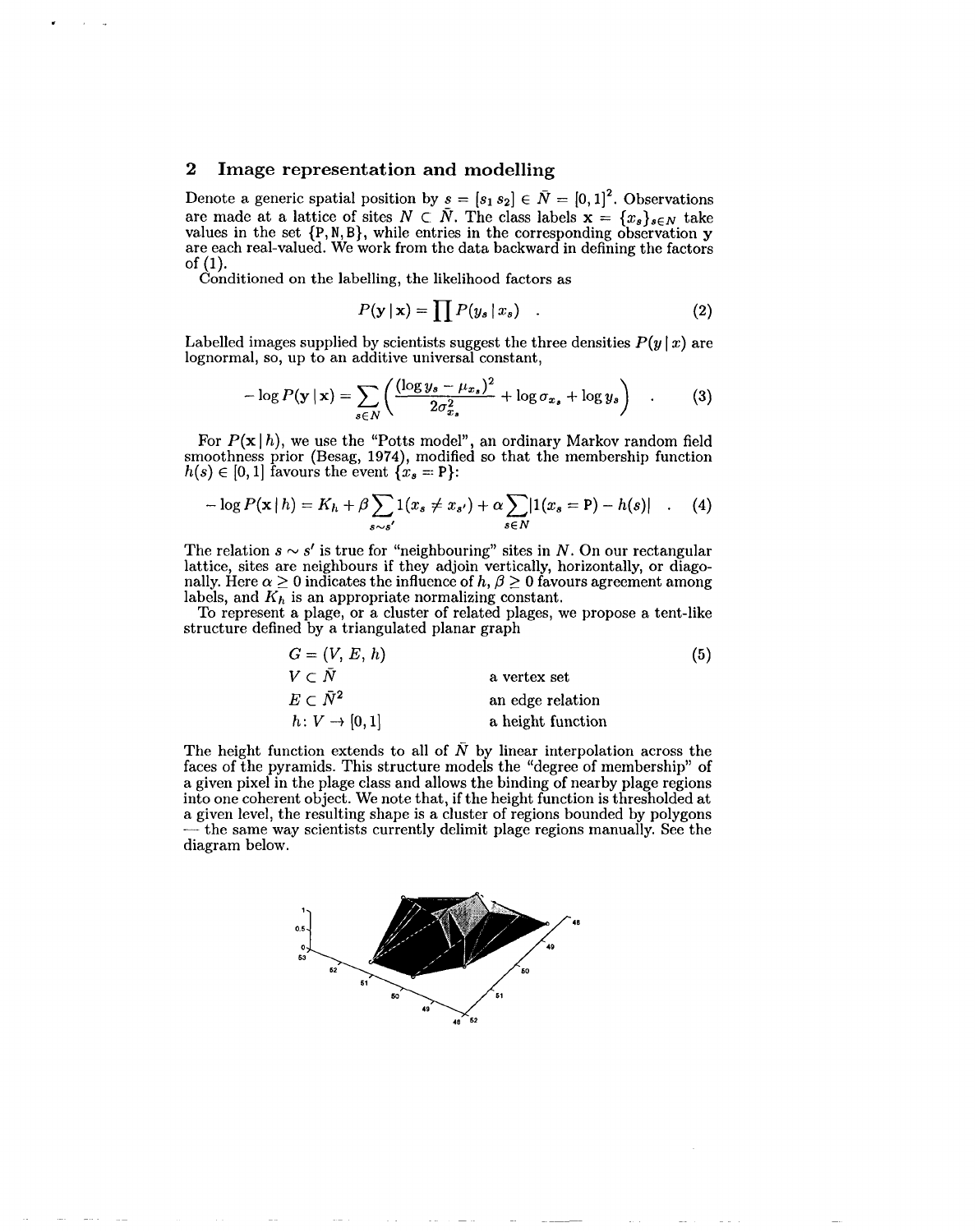To define a probability distribution on membership functions, we generate each as the interpolated version of the Delaunay triangulation of iid points, uniform in  $N$ . These points comprise  $V$ , and  $E$  is generated mechanically to the members of  $V$  to form tie-points. The probability density of such a as the triangulation of *V*. Heights in [0, 1] are then assigned independently membership function is induced by the one on *V:*

$$
P(h) = Z^{-1}e^{-\gamma \operatorname{card}(V_h)} \quad . \tag{6}
$$

. . .

A computational advantage of this scheme is that additions, deletions, and adjust ments of one vertex have a local effect on the triangulation. Also, the penalty in log-probability paid by joining two separated graphs is the sum of component penalties, so that separated plages co-exist independently.

#### 3 **Inference**

This describes the "synthesis problem"; the complementary "analysis problem" focuses on the posterior

$$
P(h, \mathbf{x} \mid \mathbf{y}) = P(h, \mathbf{x}, \mathbf{y}) / P(y) \propto P(h, \mathbf{x}, \mathbf{y}) \quad .
$$

Sampling from this distribution is a sufficient basis for any other inference scheme; we have in mind principally MAP. Adopting the well-known Markov chain Monte Carlo outlook (Besag et *al. ,* 1995, for example), we sample alternately from x and *h.* The former is easily accomplished via the wellknown Gibbs sampler, so we concentrate on updates to *h* with x held fixed.

One technical difficulty is the normalizing constant  $K_h$  which figures in the posterior. Existing Monte Carlo techniques for estimating  $K_h$  (Potamianos  $\&$ Goutsias, 1997) simply involve sampling from  $P(\mathbf{x} | h)$ , but the computation involved for this is too large to justify the effort. At present we have assumed that the variation of  $K_h$  with respect to h is negligible compared to the designed variation in  $P(h, \mathbf{x}, \mathbf{y})$ , leading to an approximate posterior  $\pi(h, \mathbf{x})$ with negative log-probability (excluding constant terms)

$$
\beta \sum_{s \sim s'} 1(x_s \neq x_{s'}) + \alpha \sum_{s \in N} |1(x_s = P) - h(s)| + \sum_{s \in N} \left( \frac{(\log y_s - \mu_{x_s})^2}{2\sigma_{x_s}^2} + \log \sigma_{x_s} \right) + \gamma \operatorname{card}(V_h) \quad (7)
$$

having a minimum at  $(\hat{h}, \hat{\mathbf{x}})$ . MAP inference proceeds, as noted, by alternately varying x and *h* while decreasing a temperature parameter.

Updates of *h* correspond to altering the vertex list, and are done with simple Metropolis-Hastings steps. Such a step proposes a new state *h',* computes  $\rho(h, h') := \pi(h', \mathbf{x})/\pi(h, \mathbf{x})$ , and probabilistically accepts or rejects *h'* largely on this basis; this results in a Markov transition kernel  $Q(v, dv')$  on the composite vertex-list set  $V = \bigcup_{k} V_{k}$ . If Q is designed properly, it has the posterior  $\pi$  as its stationary distribution. Beyond the obvious restrictions that  $Q$  be aperiodic and irreducible, it is sufficient that  $Q$  maintains detailed balance: under  $\pi$ , the mass moving directly from  $A \subseteq V$  to B equals that moving in the reverse direction.

First we describe a set of operators complete enough to ensure irreducibility. A *vertex* move **operator** *M* chooses a vertex at random and displaces it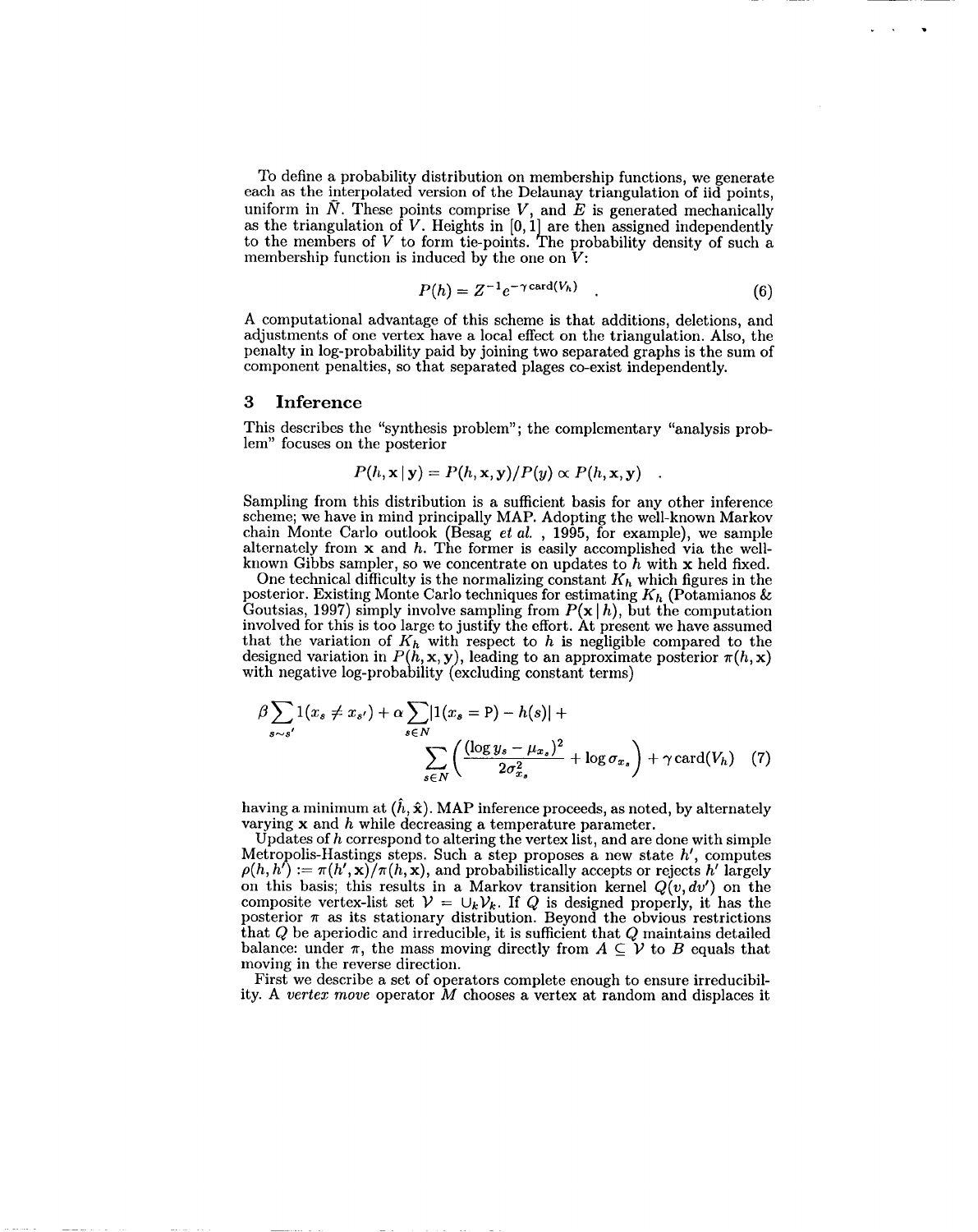

\*!.

Fig. **2. Plage probability; mean inferred membership function; sample membership function**

randomly. A *vertex raise* operator *R* raises or lowers a vertex at random. To allow movement between the constituent spaces of *V, we* have *add* operators  $A_k$ , and corresponding *kill* operators  $A'_k$ , which move back and forth between  $V_k$  and  $V_{k+1}$ .

Next, we define a transition kernel  $Q$  on the basis of these operators; this kernel is a "hybrid sampler" composed of each of the three move-types *(M, R, A/A').* In each epoch in the simulation, one such move-type is chosen at random. Ensuring detailed balance within each move-type yields detailed balance in the superposition. Obtaining detailed balance in types *M* and *R* is trivial provided the distribution of the additive displacement is symmetric. (Modular addition will eliminate edge conditions.) Operators *M* and *R* are accepted with probability  $min(1, \rho(h, h'))$ 

Obtaining detailed balance of  $A_k$ ,  $A'_k$  is more complex because the flow between two different Euclidean spaces must be equalized. Following recent work of P. Green (1995), we find the chance of accepting a proposed deletion of  $v^*$  via  $A'_k$  should be the lesser of unity and

$$
\rho(h, h') \times \frac{P(\text{select } A_k)}{P(\text{select } A'_k)} \times \frac{p_v(v^*)}{1/(k+1)} \tag{8}
$$

(Here  $p_{\nu}$  is a density used to choose a new point for an add operation; in practice it is used to focus attention on interesting parts of the image.) The intuition is simple: the more likely it is to attempt deletion, the less likely we must be to accept it. The more likely it is to add  $v^*$  back in, the more willing we are to delete it. The factor of *k + 1* comes from the random choice of which vertex to delete: when  $v^*$  is added via  $A_k$ , there is one chance in  $k + 1$  that a subsequent application of  $A'_k$  will consider  $v^*$  for deletion.

## **4 Computational aspects and results**

Initialization is important since a small feature may become hidden in a large triangle so that that  $\pi$  is not increased by any single vertex addition. The initialization procedure should therefore ensure locality of the effects of changes. A procedure that has proven effective is to initially replace the term of  $\pi$  enforcing agreement between h and the plage probability with one